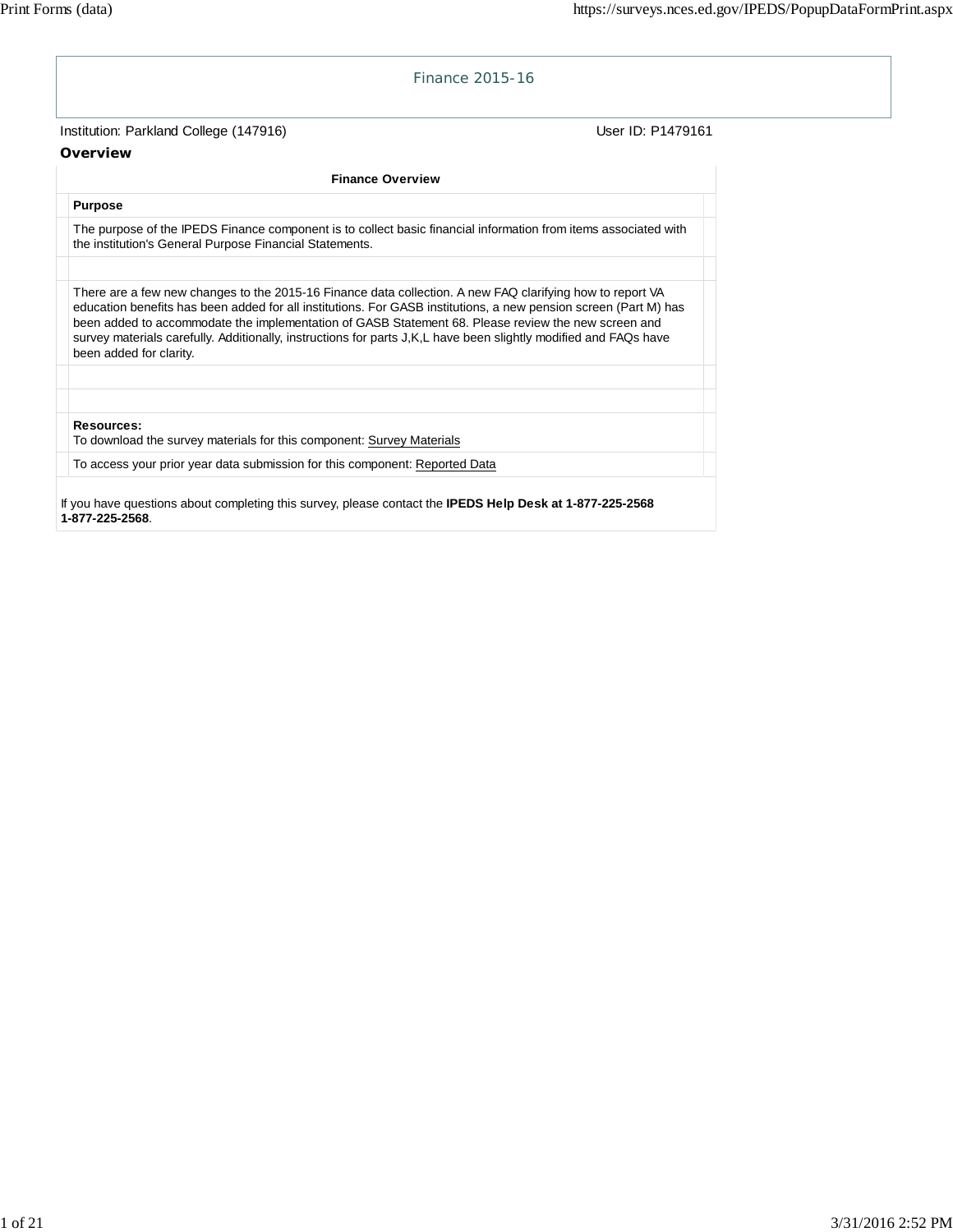**Finance - Public institutions**

|                                                                                          | <b>Reporting Standard</b> |                                                                                                                                                                                                  |  |  |  |  |  |
|------------------------------------------------------------------------------------------|---------------------------|--------------------------------------------------------------------------------------------------------------------------------------------------------------------------------------------------|--|--|--|--|--|
| Please indicate which reporting standards are used to prepare your financial statements: |                           |                                                                                                                                                                                                  |  |  |  |  |  |
|                                                                                          |                           | <b>O</b> GASB (Governmental Accounting Standards Board), using standards of GASB 34 & 35                                                                                                         |  |  |  |  |  |
|                                                                                          |                           | <b>O</b>   FASB (Financial Accounting Standards Board)                                                                                                                                           |  |  |  |  |  |
|                                                                                          |                           | Please consult your business officer for the correct response before saving this screen. Your response to this<br>question will determine the forms you will receive for reporting finance data. |  |  |  |  |  |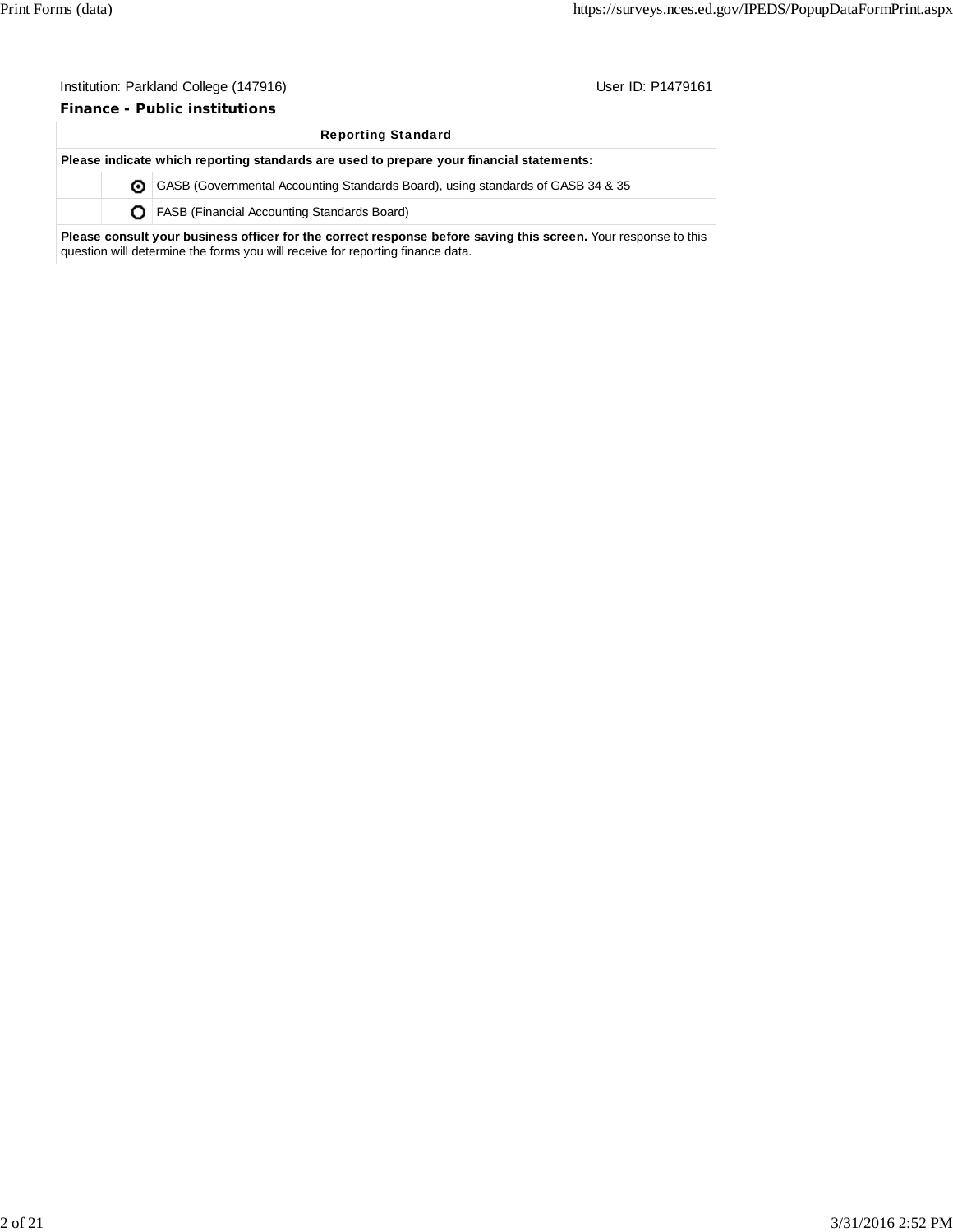# **Finance - Public institutions**

# General Information GASB-Reporting Institutions (aligned form)

|            | for details and references. |                                                                                                                                                                                                                                                                                                                                                |   |                                               |        |                | To the extent possible, the finance data requested in this report should be provided from your institution's audited<br>General Purpose Financial Statements (GPFS). Please refer to the instructions specific to each screen of the survey |      |  |
|------------|-----------------------------|------------------------------------------------------------------------------------------------------------------------------------------------------------------------------------------------------------------------------------------------------------------------------------------------------------------------------------------------|---|-----------------------------------------------|--------|----------------|---------------------------------------------------------------------------------------------------------------------------------------------------------------------------------------------------------------------------------------------|------|--|
|            | 1. Fiscal Year Calendar     |                                                                                                                                                                                                                                                                                                                                                |   |                                               |        |                |                                                                                                                                                                                                                                             |      |  |
|            |                             | This report covers financial activities for the 12-month fiscal year: (The fiscal year reported should be the most<br>recent fiscal year ending before October 1, 2015.)                                                                                                                                                                       |   |                                               |        |                |                                                                                                                                                                                                                                             |      |  |
|            |                             | Beginning: month/year (MMYYYY)                                                                                                                                                                                                                                                                                                                 |   |                                               | Month: | $\overline{7}$ | Year:                                                                                                                                                                                                                                       | 2014 |  |
|            |                             | And ending: month/year (MMYYYY)                                                                                                                                                                                                                                                                                                                |   |                                               | Month: | 6              | Year:                                                                                                                                                                                                                                       | 2015 |  |
|            | 2. Audit Opinion            |                                                                                                                                                                                                                                                                                                                                                |   |                                               |        |                |                                                                                                                                                                                                                                             |      |  |
|            |                             | Did your institution receive an unqualified opinion on its General Purpose Financial Statements from your auditor for<br>the fiscal year noted above? (If your institution is audited only in combination with another entity, answer this question<br>based on the audit of that entity.)                                                     |   |                                               |        |                |                                                                                                                                                                                                                                             |      |  |
|            | ⊙                           | Unqualified                                                                                                                                                                                                                                                                                                                                    | О | <b>Qualified</b><br>(Explain in<br>box below) |        | О              | Don't know<br>(Explain in<br>box below)                                                                                                                                                                                                     |      |  |
|            | 3. Reporting Model          | GASB Statement No. 34 offers three alternative reporting models for special-purpose governments like colleges and<br>universities. Which model is used by your institution?                                                                                                                                                                    |   |                                               |        |                |                                                                                                                                                                                                                                             |      |  |
|            | О                           | <b>Business Type Activities</b>                                                                                                                                                                                                                                                                                                                |   |                                               |        |                |                                                                                                                                                                                                                                             |      |  |
|            | О                           | <b>Governmental Activities</b>                                                                                                                                                                                                                                                                                                                 |   |                                               |        |                |                                                                                                                                                                                                                                             |      |  |
|            | ⊙                           | Governmental Activities with Business-Type Activities                                                                                                                                                                                                                                                                                          |   |                                               |        |                |                                                                                                                                                                                                                                             |      |  |
|            |                             |                                                                                                                                                                                                                                                                                                                                                |   |                                               |        |                |                                                                                                                                                                                                                                             |      |  |
|            |                             | 4. Intercollegiate Athletics<br>If your institution participates in intercollegiate athletics, are the expenses accounted for as auxiliary enterprises or<br>treated as student services?                                                                                                                                                      |   |                                               |        |                |                                                                                                                                                                                                                                             |      |  |
|            | ⊙                           | Auxiliary enterprises                                                                                                                                                                                                                                                                                                                          |   |                                               |        |                |                                                                                                                                                                                                                                             |      |  |
|            | Ο                           | Student services                                                                                                                                                                                                                                                                                                                               |   |                                               |        |                |                                                                                                                                                                                                                                             |      |  |
|            | О                           | Does not participate in intercollegiate athletics                                                                                                                                                                                                                                                                                              |   |                                               |        |                |                                                                                                                                                                                                                                             |      |  |
|            | Ο                           | Other (specify in box below)                                                                                                                                                                                                                                                                                                                   |   |                                               |        |                |                                                                                                                                                                                                                                             |      |  |
|            | <b>5. Endowment Assets</b>  | Does this institution or any of its foundations or other affiliated organizations own endowment assets ?                                                                                                                                                                                                                                       |   |                                               |        |                |                                                                                                                                                                                                                                             |      |  |
|            |                             | No                                                                                                                                                                                                                                                                                                                                             |   |                                               |        |                |                                                                                                                                                                                                                                             |      |  |
|            |                             | Yes - (report endowment assets)                                                                                                                                                                                                                                                                                                                |   |                                               |        |                |                                                                                                                                                                                                                                             |      |  |
| 6. Pension |                             | Did your institution recognize additional (or decreased) pension expense, additional liability (or assets), or additional<br>deferral related to the implementation of GASB Statement 68 for one or more defined benefit pension plans (either as a<br>single employer, agent employer or cost-sharing multiple employer) in Fiscal Year 2015? |   |                                               |        |                |                                                                                                                                                                                                                                             |      |  |
|            | O                           | No                                                                                                                                                                                                                                                                                                                                             |   |                                               |        |                |                                                                                                                                                                                                                                             |      |  |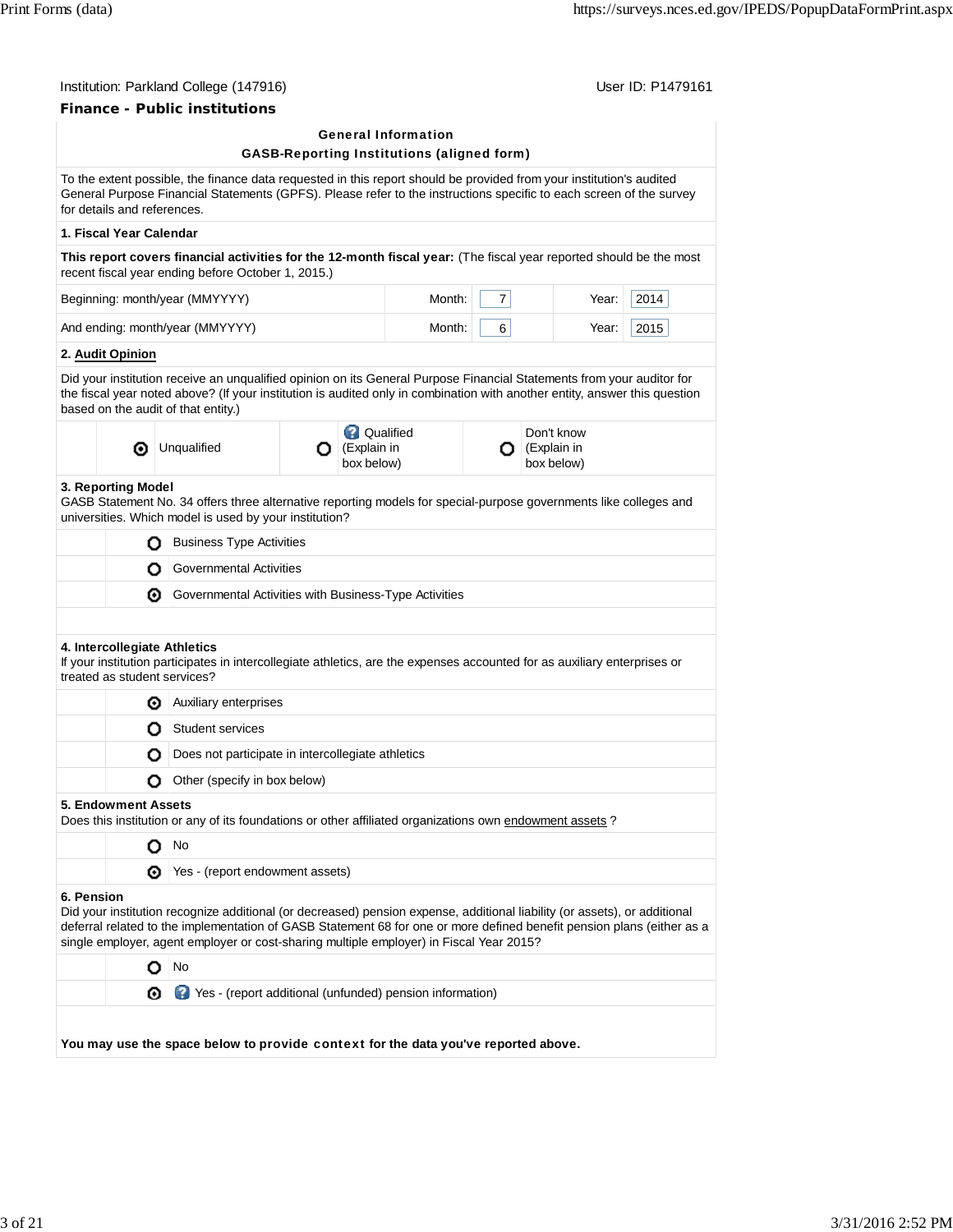All unfunded pension is State of Illinois responsibility.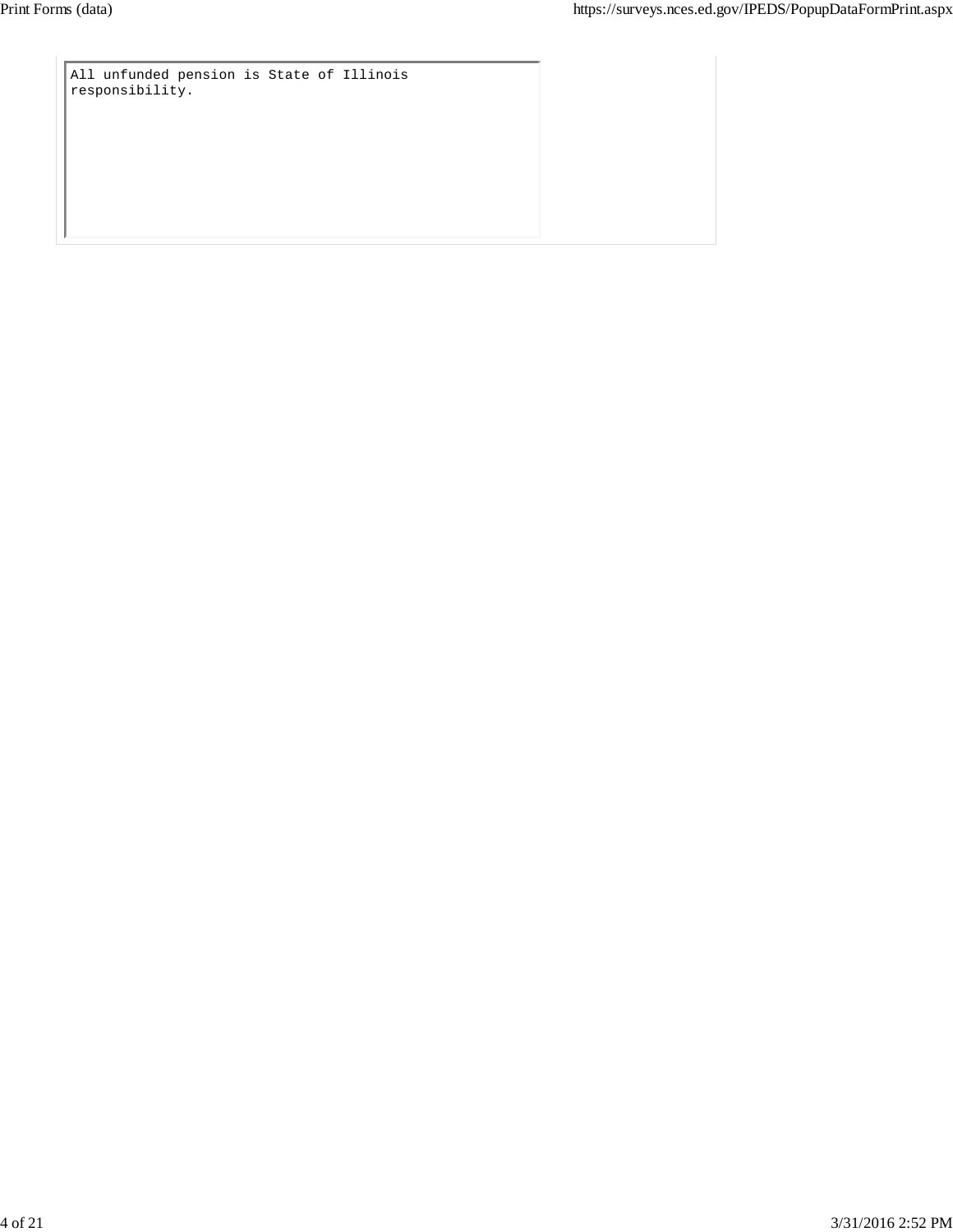### **Part A - Statement of Financial Position**

Fiscal Year: July 1, 2014 - June 30, 2015

## **If your institution is a parent institution then the amounts reported in Parts A and D should include ALL of your child institutions**

| Line no. |                                                 | Current year amount | Prior year amount |
|----------|-------------------------------------------------|---------------------|-------------------|
|          | <b>Current Assets</b>                           |                     |                   |
| 01       | Total current assets                            | 48,423,445          | 56,179,458        |
|          | <b>Noncurrent Assets</b>                        |                     |                   |
| 31       | Depreciable capital assets, net of depreciation | 115,891,828         | 114,632,727       |
| 04       | Other noncurrent assets<br>$CV=[A05-A31]$       | 0                   |                   |
| 05       | Total noncurrent assets                         | 115,891,828         | 114,632,727       |
|          | Total assets                                    |                     |                   |
| 06       | $CV=(A01+A05)$                                  | 164,315,273         | 170,812,185       |
|          | <b>Current Liabilities</b>                      |                     |                   |
| 07       | Long-term debt, current portion                 | 12,443,023          | 13,385,244        |
| 08       | Other current liabilities<br>$CV=(A09-A07)$     | 0                   | 0                 |
| 09       | <b>Total current liabilities</b>                | 12,443,023          | 13,385,244        |
|          | <b>Noncurrent Liabilities</b>                   |                     |                   |
| 10       | Long-term debt                                  | 64,279,416          | 64,519,604        |
| 11       | Other noncurrent liabilities<br>$CV=(A12-A10)$  | 1,744,275           | 1,652,514         |
| 12       | <b>Total noncurrent liabilities</b>             | 66,023,691          | 66,172,118        |
| 13       | <b>Total liabilities</b><br>$CV=(A09+A12)$      | 78,466,714          | 79,557,362        |
|          | Net Assets                                      |                     |                   |
| 14       | Invested in capital assets, net of related debt | 59,349,158          | 64,274,696        |
| 15       | Restricted-expendable                           | 12,460,199          | 12,288,315        |
| 16       | Restricted-nonexpendable                        | 0                   |                   |
| 17       | Unrestricted<br>$CV=[A18-(A14+A15+A16)]$        | 14,039,202          | 14,691,812        |
| 18       | Total net assets<br>$CV=(AO6-A13)$              | 85,848,559          | 91,254,823        |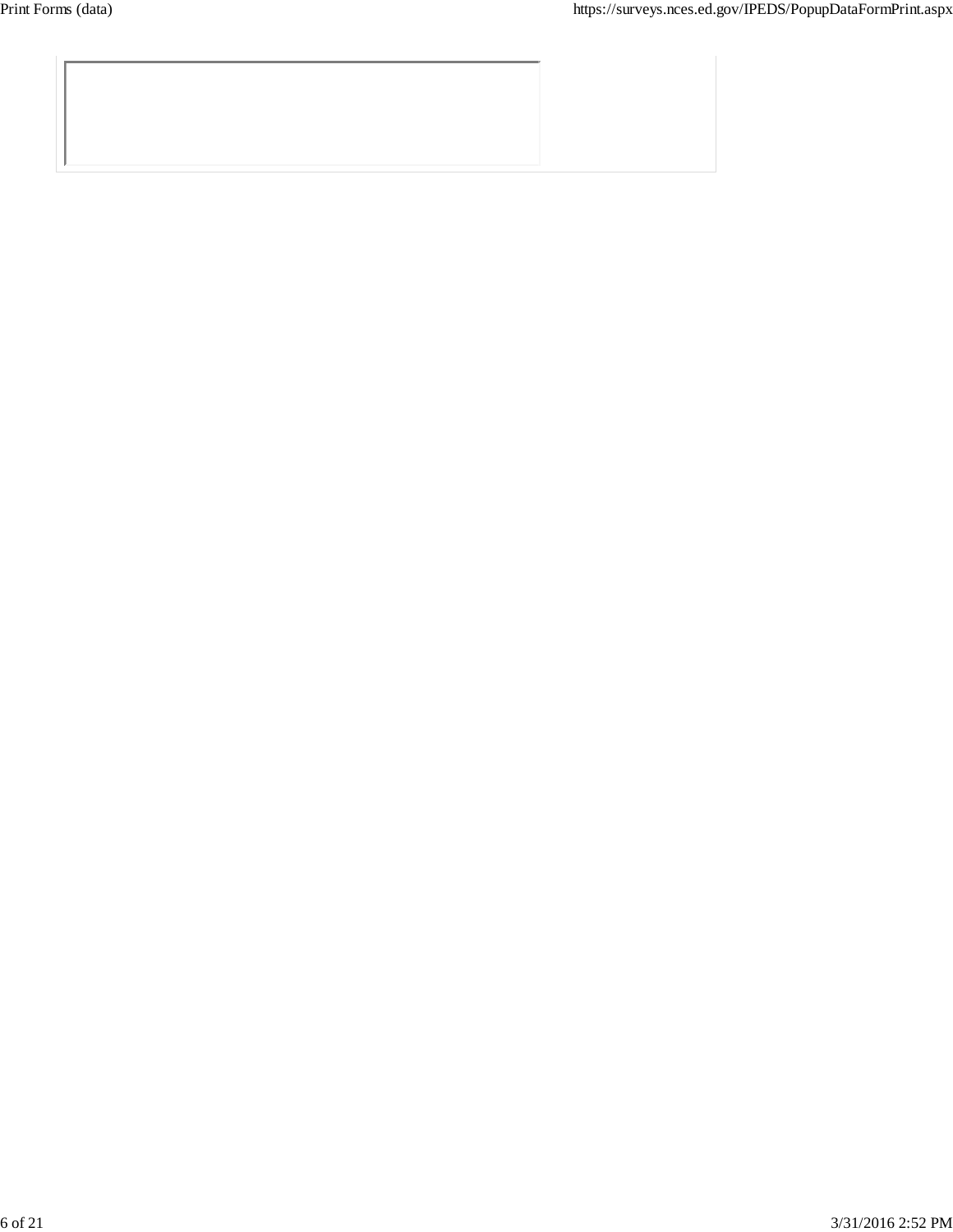# **Part A - Statement of Financial Position (Page 2)**

| <b>Capital Assets</b><br>Land and land improvements                   |             |             |
|-----------------------------------------------------------------------|-------------|-------------|
|                                                                       |             |             |
|                                                                       |             |             |
|                                                                       | 1,841,745   | 1,841,745   |
| Infrastructure                                                        | 41,263,061  | 31,724,068  |
| <b>Buildings</b>                                                      | 108,746,416 | 77,207,562  |
| Equipment, including art and library collections                      | 20,667,891  | 19,574,469  |
| Construction in progress                                              | 9,544,618   | 43,816,566  |
| <b>Total for Plant, Property and Equipment</b><br>$CV = (A21 +  A27)$ | 182,063,731 | 174,164,410 |
| Accumulated depreciation                                              | 66,171,903  | 59,531,683  |
| Intangible assets, net of accumulated amortization                    | 0           | 0           |
| Other capital assets                                                  | 0           | 0           |
|                                                                       |             |             |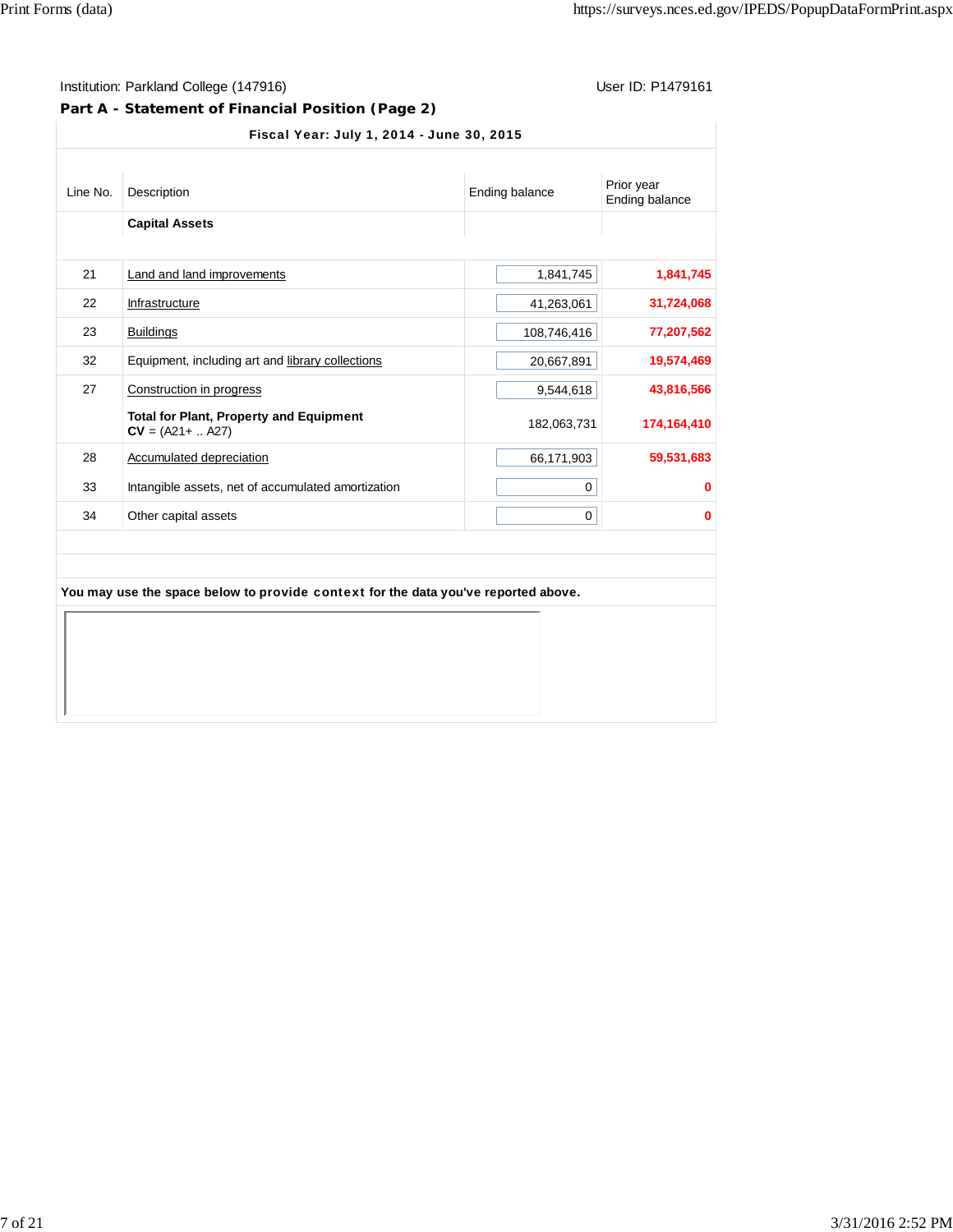### **Part E - Scholarships and Fellowships**

#### Fiscal Year: July 1, 2014 - June 30, 2015

# DO NOT REPORT FEDERAL DIRECT STUDENT LOANS (FDSL) ANYWHERE IN THIS SECTION

| Line<br>No.      | <b>Scholarships and Fellowships</b>                                                                                                                                          | <b>Current year</b><br>amount | Prior year<br>amount |
|------------------|------------------------------------------------------------------------------------------------------------------------------------------------------------------------------|-------------------------------|----------------------|
| 01               | Pell grants (federal)                                                                                                                                                        | 10,244,830                    | 11,645,663           |
| 02               | Other federal grants (Do NOT include FDSL amounts)                                                                                                                           | 200,000                       | 177,920              |
| 03               | Grants by state government                                                                                                                                                   | 0                             | 0                    |
| 04               | Grants by local government                                                                                                                                                   | 0                             | 0                    |
| 05               | Institutional grants from restricted resources                                                                                                                               | 0                             | 0                    |
| 06               | Institutional grants from unrestricted resources<br>$CV=[E07-(E01++E05)]$                                                                                                    | 0                             | 0                    |
| 07               | Total gross scholarships and fellowships                                                                                                                                     | 10,444,830                    | 11,823,583           |
|                  |                                                                                                                                                                              |                               |                      |
|                  | <b>Discounts and Allowances</b>                                                                                                                                              |                               |                      |
| 08               | Discounts and allowances applied to tuition and fees                                                                                                                         | 10,444,830                    | 11,823,583           |
| 09               | Discounts and allowances applied to sales and services of<br>auxiliary enterprises                                                                                           | $\mathbf 0$                   | 0                    |
| 10 <sup>10</sup> | Total discounts and allowances<br>$CV = (E08 + E09)$                                                                                                                         | 10,444,830                    | 11,823,583           |
| 11               | Net scholarships and fellowships expenses after deducting<br>discounts and allowances<br>CV= (E07-E10) This amount will be carried forward to C10 of<br>the expense section. | - 0                           | 0                    |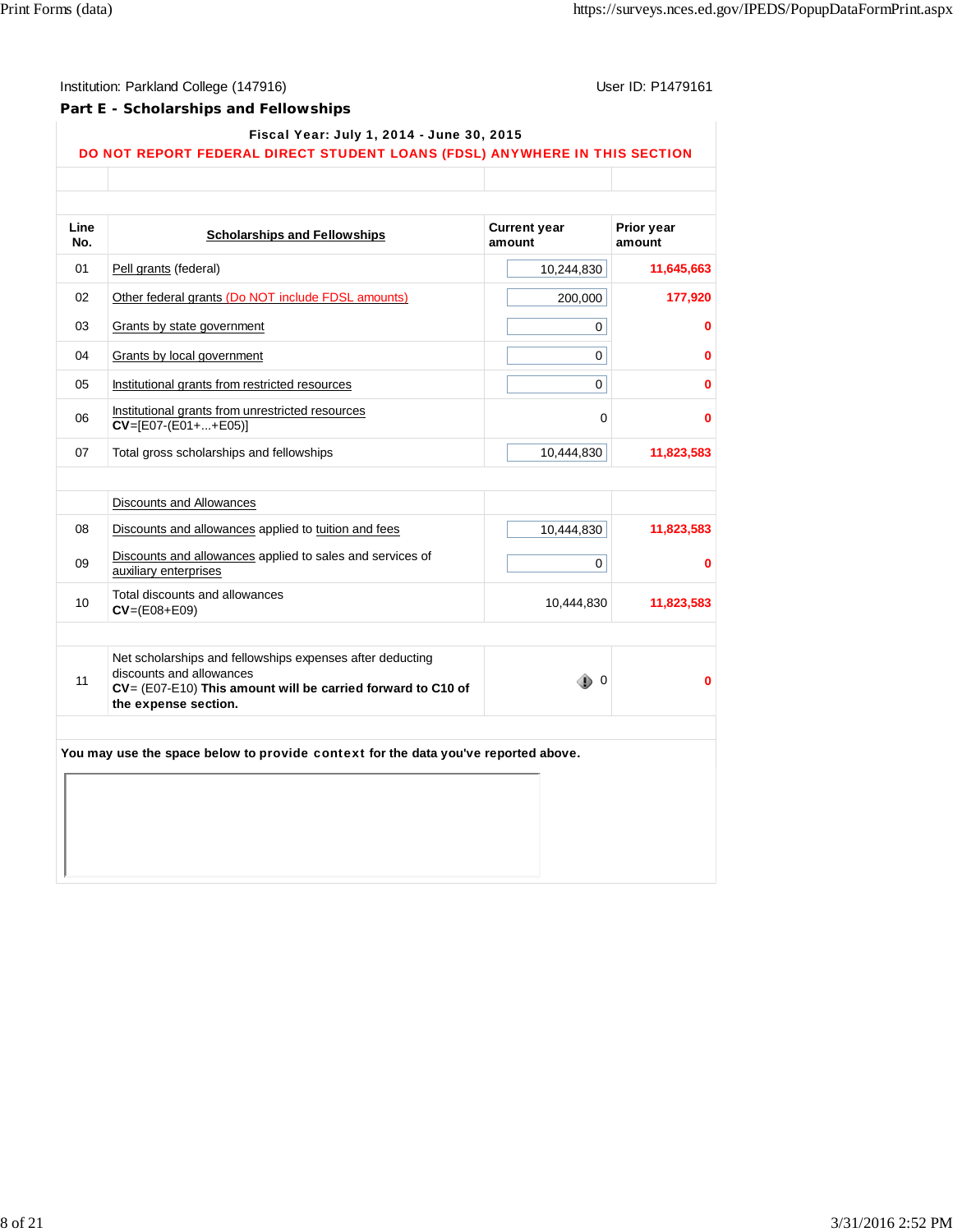## **Part B - Revenues by Source**

|          |     | Report in whole dollars only                                                             |                            |                   |
|----------|-----|------------------------------------------------------------------------------------------|----------------------------|-------------------|
|          |     |                                                                                          |                            |                   |
| Line No. |     | <b>Source of Funds</b>                                                                   | <b>Current year amount</b> | Prior year amount |
|          |     | <b>Operating Revenues</b>                                                                |                            |                   |
| 01       |     | Tuition and fees, after deducting discounts and allowances                               | 19,415,858                 | 16,928,643        |
|          |     | Grants and contracts - operating                                                         |                            |                   |
| 02       |     | Federal operating grants and contracts                                                   | $\mathbf 0$                | 0                 |
| 03       |     | State operating grants and contracts                                                     | 0                          | 0                 |
| 04       |     | Local government/private operating grants and contracts                                  | 0                          | 0                 |
|          |     | 04a   Local government operating grants and contracts                                    | 0                          | 0                 |
|          | 04b | Private operating grants and contracts                                                   | 0                          | 0                 |
| 05       |     | Sales and services of auxiliary enterprises,<br>after deducting discounts and allowances | 4,830,089                  | 5,158,067         |
| 26       |     | Sales and services of educational activities                                             | 0                          | 0                 |
| 08       |     | Other sources - operating (CV)<br>$CV=[B09-(B01++B26)]$                                  | 1,063,751                  | 1,169,026         |
| 09       |     | Total operating revenues                                                                 | 25,309,698                 | 23,255,736        |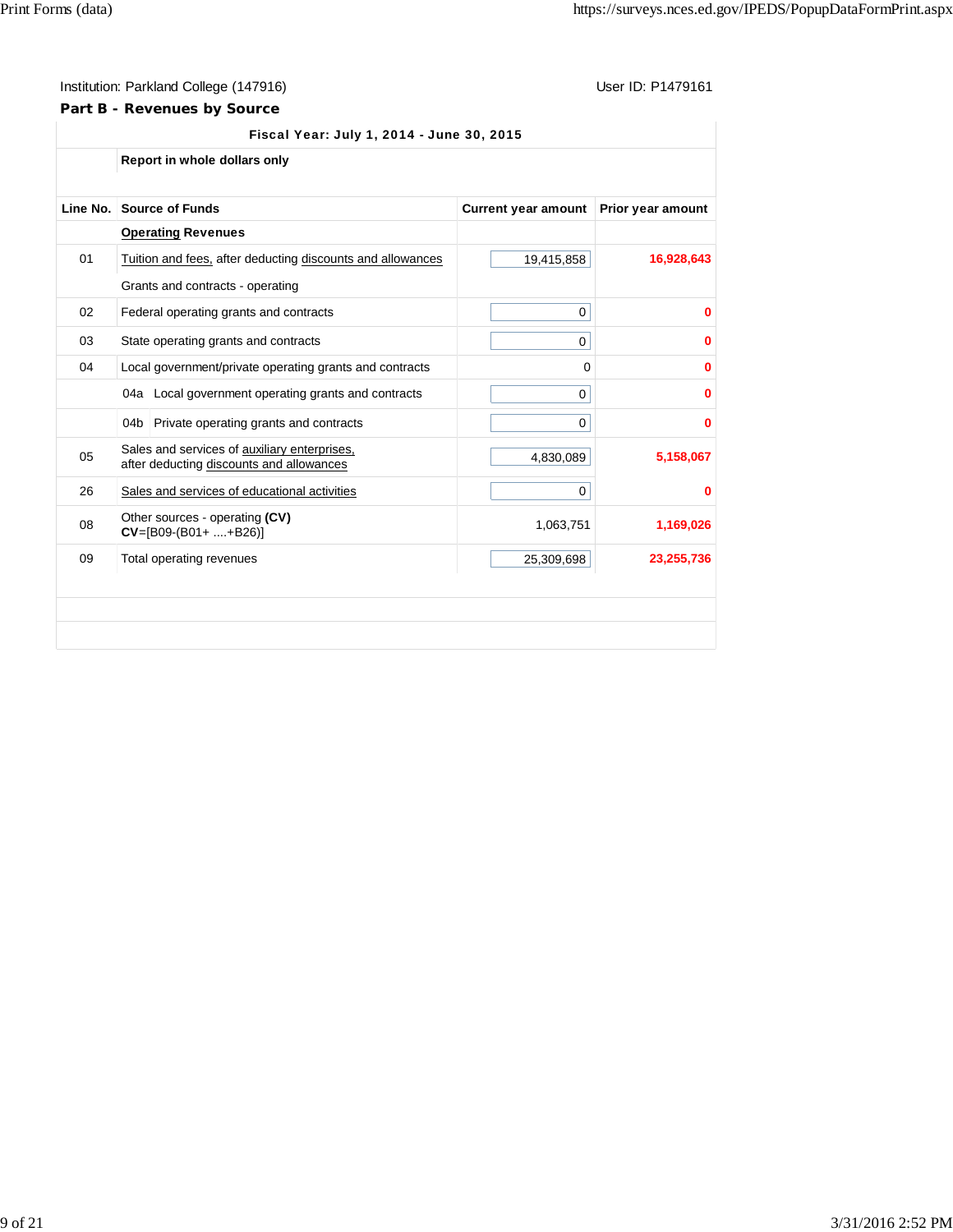### **Part B - Revenues by Source**

| Line<br>No. | Source of funds                                                                   | <b>Current year</b><br>amount | Prior year<br>amount |
|-------------|-----------------------------------------------------------------------------------|-------------------------------|----------------------|
|             | <b>Nonoperating Revenues</b>                                                      |                               |                      |
| 10          | Federal appropriations                                                            | 0                             | 0                    |
| 11          | State appropriations                                                              | 5,292,315                     | 5,917,425            |
| 12          | Local appropriations, education district taxes, and similar support               | 25,923,765                    | 24,962,462           |
|             | Grants-nonoperating                                                               |                               |                      |
| 13          | Federal nonoperating grants Do NOT include Federal Direct<br><b>Student Loans</b> | 21,021,864                    | 23,825,597           |
| 14          | State nonoperating grants                                                         | 5,719,688                     | 4,728,242            |
| 15          | Local government nonoperating grants                                              | $\mathbf 0$                   | 0                    |
| 16          | Gifts, including contributions from affiliated organizations                      | 15,505,504                    | 13,072,895           |
| 17          | Investment income                                                                 | 96,894                        | 87,547               |
| 18          | Other nonoperating revenues<br>$CV=[B19-(B10++B17)]$                              | 0                             | 0                    |
| 19          | Total nonoperating revenues                                                       | 73,560,030                    | 72,594,168           |
| 27          | Total operating and nonoperating revenues CV=[B19+B09]                            | 98,869,728                    | 95,849,904           |
| 28          | 12-month Student FTE from E12                                                     | 6,515                         | 6,903                |
| 29          | Total operating and nonoperating revenues per student FTE<br>CV=[B27/B28]         | 15,176                        | 13,885               |
|             |                                                                                   |                               |                      |
|             |                                                                                   |                               |                      |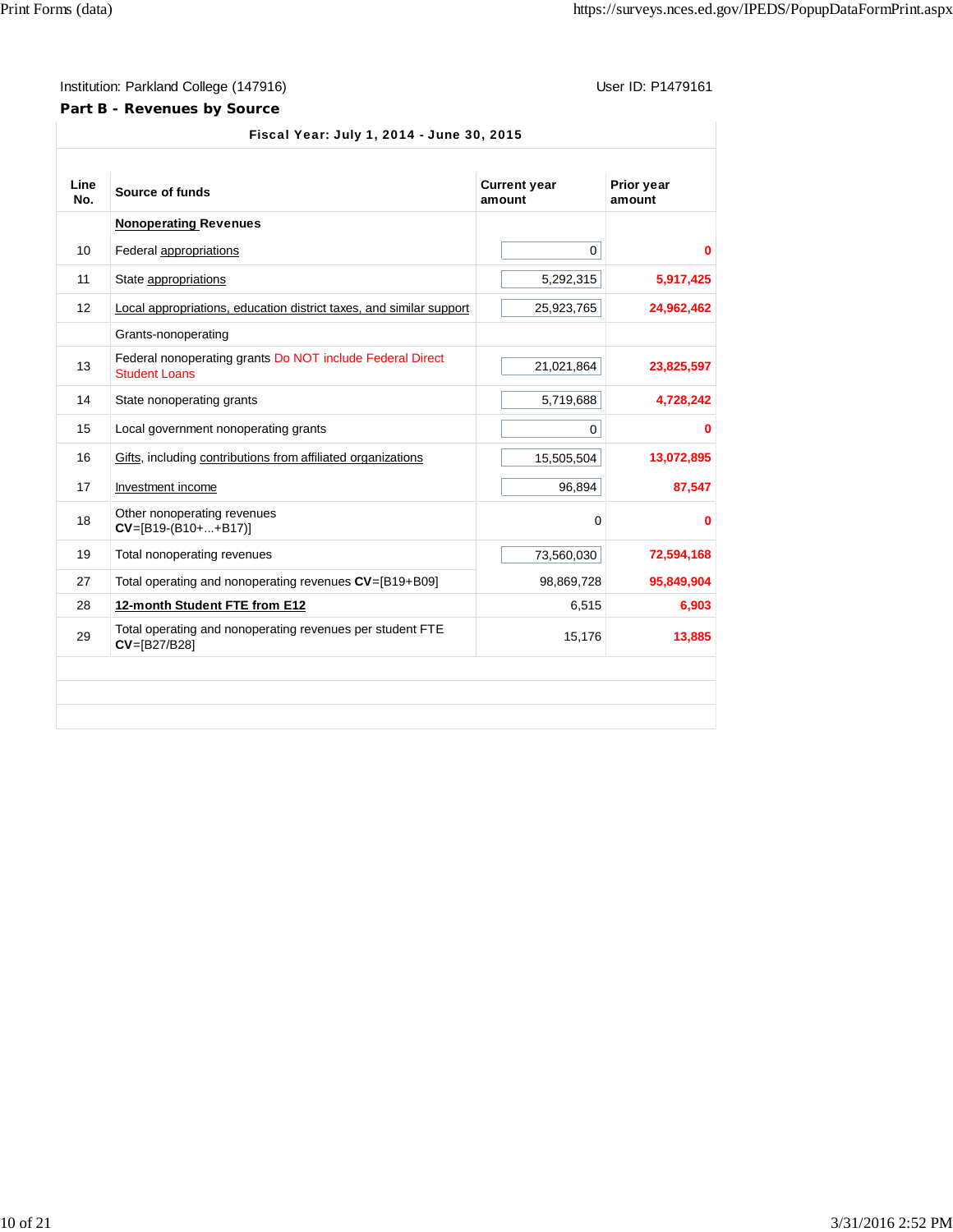## **Part B - Revenues by Source**

| Line No. | Source of funds                                                                    | <b>Current year amount</b> | Prior year amount |
|----------|------------------------------------------------------------------------------------|----------------------------|-------------------|
|          | <b>Other Revenues and Additions</b>                                                |                            |                   |
| 20       | Capital appropriations                                                             | $\mathbf 0$                | 0                 |
| 21       | Capital grants and gifts                                                           | 0                          | 0                 |
| 22       | Additions to permanent endowments                                                  | 0                          | 0                 |
| 23       | Other revenues and additions<br>$CV=[B24-(B20++B22)]$                              | 0                          | 0                 |
| 24       | Total other revenues and additions                                                 | 0                          | 0                 |
| 25       | Total all revenues and other additions<br>$CV=[B09+B19+B24]$                       | 98,869,728                 | 95,849,904        |
|          |                                                                                    |                            |                   |
|          | You may use the space below to provide context for the data you've reported above. |                            |                   |
|          |                                                                                    |                            |                   |
|          |                                                                                    |                            |                   |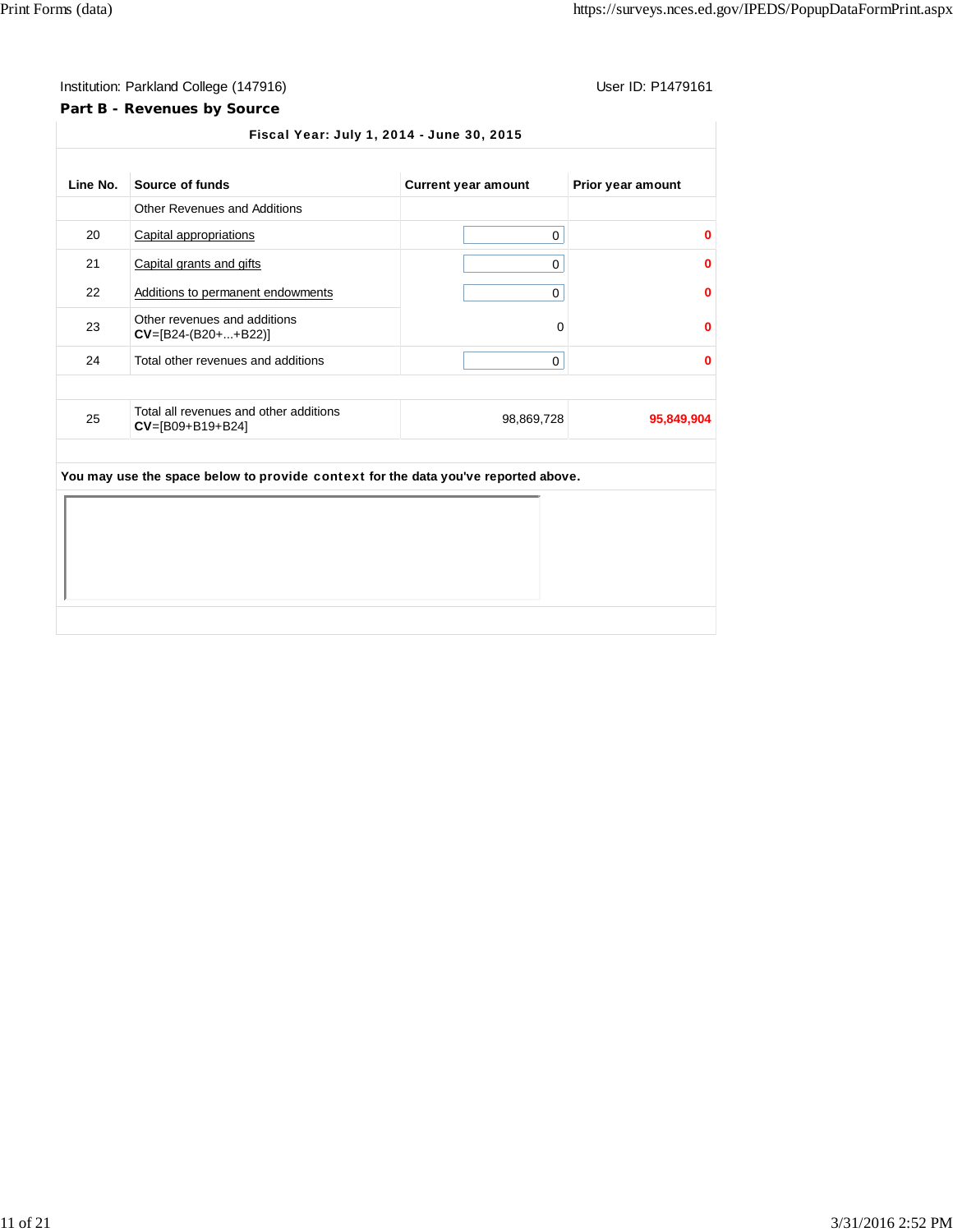## **Part C - Expenses by Functional and Natural Classification**

|             |                                                                                                           |                     |                       |                             | <b>Expense Natural Classifications</b>   |                     |             |                |                           |
|-------------|-----------------------------------------------------------------------------------------------------------|---------------------|-----------------------|-----------------------------|------------------------------------------|---------------------|-------------|----------------|---------------------------|
|             |                                                                                                           | 1                   | $\mathbf{2}$          | 3                           | 4                                        | 5                   | 6           | $\overline{7}$ | 8                         |
| Line<br>No. | <b>Expense</b><br><b>Functional</b><br><b>Classifications</b>                                             | <b>Total amount</b> | Salaries and<br>wages | Employee<br>fringe benefits | Operation and<br>maintenance<br>of plant | Depreciation        | Interest    | All<br>other   | <b>PY Total</b><br>Amount |
| 01          | Instruction                                                                                               | 40,555,850          | 23,179,574            | 4,345,620                   | 4,325,216                                | 4,245,336           | 1,517,977   | 2,942,127      | 37,784,607                |
| 02          | Research                                                                                                  | 0                   | 0                     | 0                           | $\pmb{0}$                                | $\mathbf 0$         | 0           | $\mathbf 0$    | 0                         |
| 03          | Public service                                                                                            | 3,173,573           | 1,196,823             | 302,350                     | 223,169                                  | 219,198             | 78,377      | 1,153,656      | 3,163,234                 |
| 05          | Academic<br>support                                                                                       | 8,507,980           | 3,220,260             | 922,113                     | 600,474                                  | 589,790             | 210,887     | 2,964,456      | 8,152,495                 |
| 06          | Student<br>services                                                                                       | 7,246,082           | 3,966,225             | 1,238,261                   | 739,572                                  | 726,414             | 259,739     | 315,871        | 7,021,111                 |
| 07          | Institutional<br>support                                                                                  | 15,050,979          | 5,564,594             | 2,361,098                   | 1,037,616                                | 1,019,155           | 364,412     | 4,704,104      | 14,560,848                |
| 08          | Operation and<br>maintenance<br>of plant (see<br>instructions)                                            | $\mathbf 0$         | 2,949,519             | 1,257,625                   | $-7,139,487$                             | $\mathsf{O}\xspace$ | $\mathbf 0$ | 2,932,343      | 0                         |
| 10          | Scholarships<br>and fellowships<br>expenses,<br>excluding<br>discounts and<br>allowances<br>(from $E11$ ) | $\mathbf 0$         |                       |                             |                                          |                     |             | 0              |                           |
| 11          | Auxiliary<br>enterprises                                                                                  | 5,007,414           | 1,144,651             | 370,889                     | 213,440                                  | 209,643             | 74,961      | 2,993,830      | 4,590,517                 |
| 14          | Other<br>expenses<br>and deductions<br>$CV=[C19-$<br>$(C01 +  + C13)$                                     | 25,692,737          | 141,335               | 34,737                      | 0                                        | 25,884              | 9,256       | 25,481,525     | 25,675,215                |
| 19          | Total<br>expenses and<br>deductions                                                                       | 105,234,615         | 41,362,981            | 10,832,693                  | $\mathsf 0$                              | 7,035,420           | 2,515,609   | 43,487,912     | 100,948,027               |
|             | Prior year<br>amount                                                                                      | 100,948,027         | 41,127,054            | 10,166,292                  |                                          | 6,179,808           | 1,861,871   | 41,613,002     |                           |
| 20          | 12-month<br><b>Student FTE</b><br>from E12                                                                | 6,515               |                       |                             |                                          |                     |             |                | 6,903                     |
| 21          | Total<br>expenses and<br>deductions<br>per student<br><b>FTE</b><br>CV=[C19/C20]                          | 16,153              |                       |                             |                                          |                     |             |                | 14,624                    |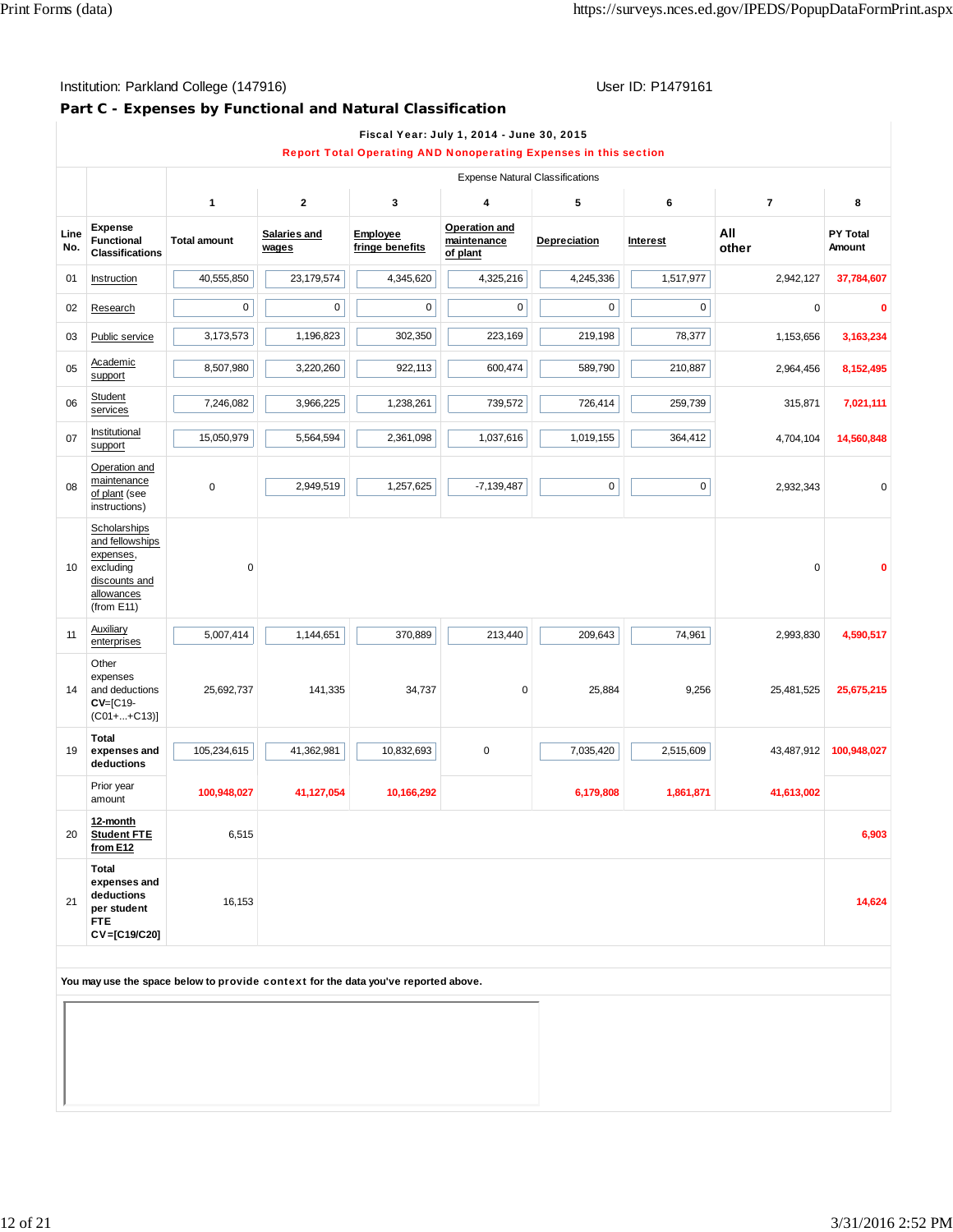# **Part M - Additional (Unfunded) Pension Information**

| 01 |                                                                                    |         |
|----|------------------------------------------------------------------------------------|---------|
|    | Additional (or decreased) pension expense                                          | 0<br>63 |
| 02 | Additional pension liability (or asset)                                            | ☺<br>0  |
| 03 | Deferred inflows of resources                                                      | ೞ<br>0  |
| 04 | Deferred outflows of resources                                                     | 49,760  |
|    | You may use the space below to provide context for the data you've reported above. |         |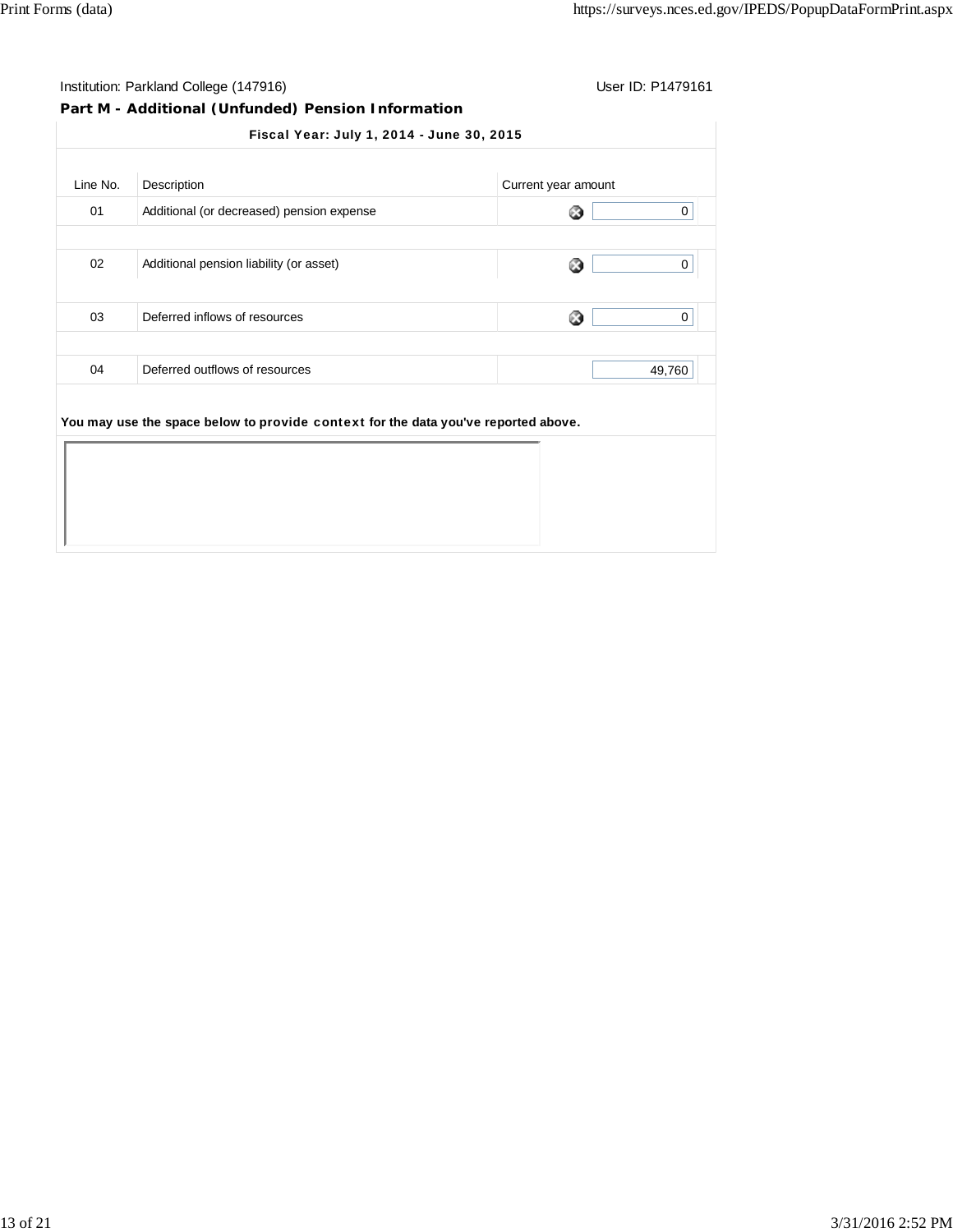## **Part D - Summary of Changes In Net Position**

Fiscal Year: July 1, 2014 - June 30, 2015

| Line No.        | Description                                                                             | Current year amount | Prior year amount |
|-----------------|-----------------------------------------------------------------------------------------|---------------------|-------------------|
| 01              | Total revenues and other additions (from B25)                                           | 98,869,728          | 95,849,904        |
|                 |                                                                                         |                     |                   |
| 02 <sup>°</sup> | Total expenses and deductions (from C19)                                                | 105,234,615         | 100,948,027       |
|                 |                                                                                         |                     |                   |
| 03              | Change in net position during year<br>$CV = (D01 - D02)$                                | $-6,364,887$        | $-5,098,123$      |
| 04              | Net position beginning of year                                                          | 91,254,823          | 94,970,537        |
| 05              | Adjustments to beginning net position and other gains or losses<br>$CV=[D06-(D03+D04)]$ | 958,623             | 1,382,409         |
| 06              | Net position end of year (from A18)                                                     | 85,848,559          | 91,254,823        |

|  |  |  |  | This number agrees to fiscal year 2015 financial audit. |  |
|--|--|--|--|---------------------------------------------------------|--|
|  |  |  |  |                                                         |  |
|  |  |  |  |                                                         |  |
|  |  |  |  |                                                         |  |
|  |  |  |  |                                                         |  |
|  |  |  |  |                                                         |  |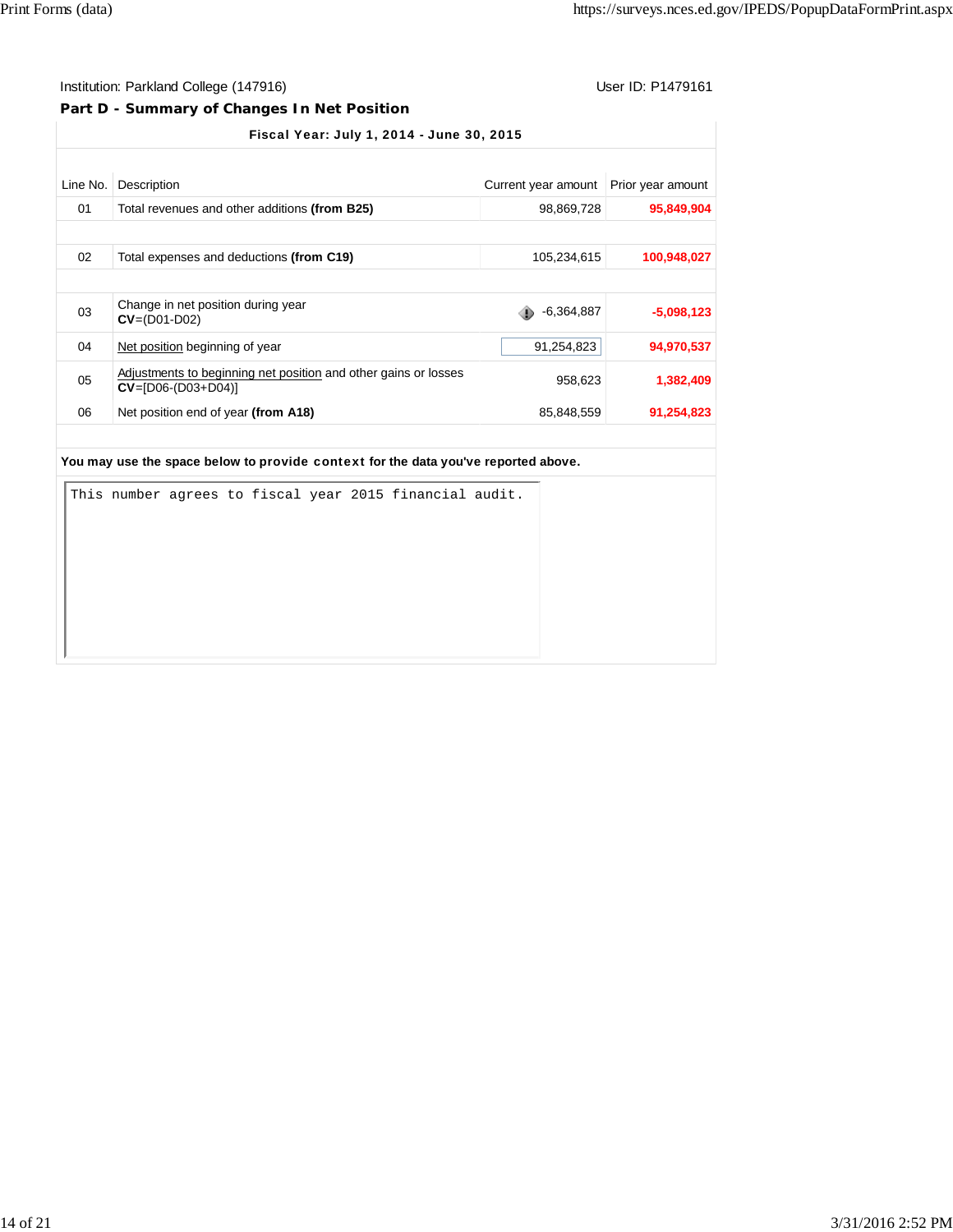### **Part H - Details of Endowment Assets**

| Line<br>No. | <b>Value of Endowment Assets</b>                                                                                                          | <b>Market Value</b> | <b>Prior Year</b><br>Amounts |
|-------------|-------------------------------------------------------------------------------------------------------------------------------------------|---------------------|------------------------------|
|             | Include not only endowment assets held by the institution, but any<br>assets held by private foundations affiliated with the institution. |                     |                              |
| 01          | Value of endowment assets at the beginning of the fiscal year                                                                             | 6,093,682           | 5,544,506                    |
| 02          | Value of endowment assets at the end of the fiscal year                                                                                   | 6,248,066           | 6,093,682                    |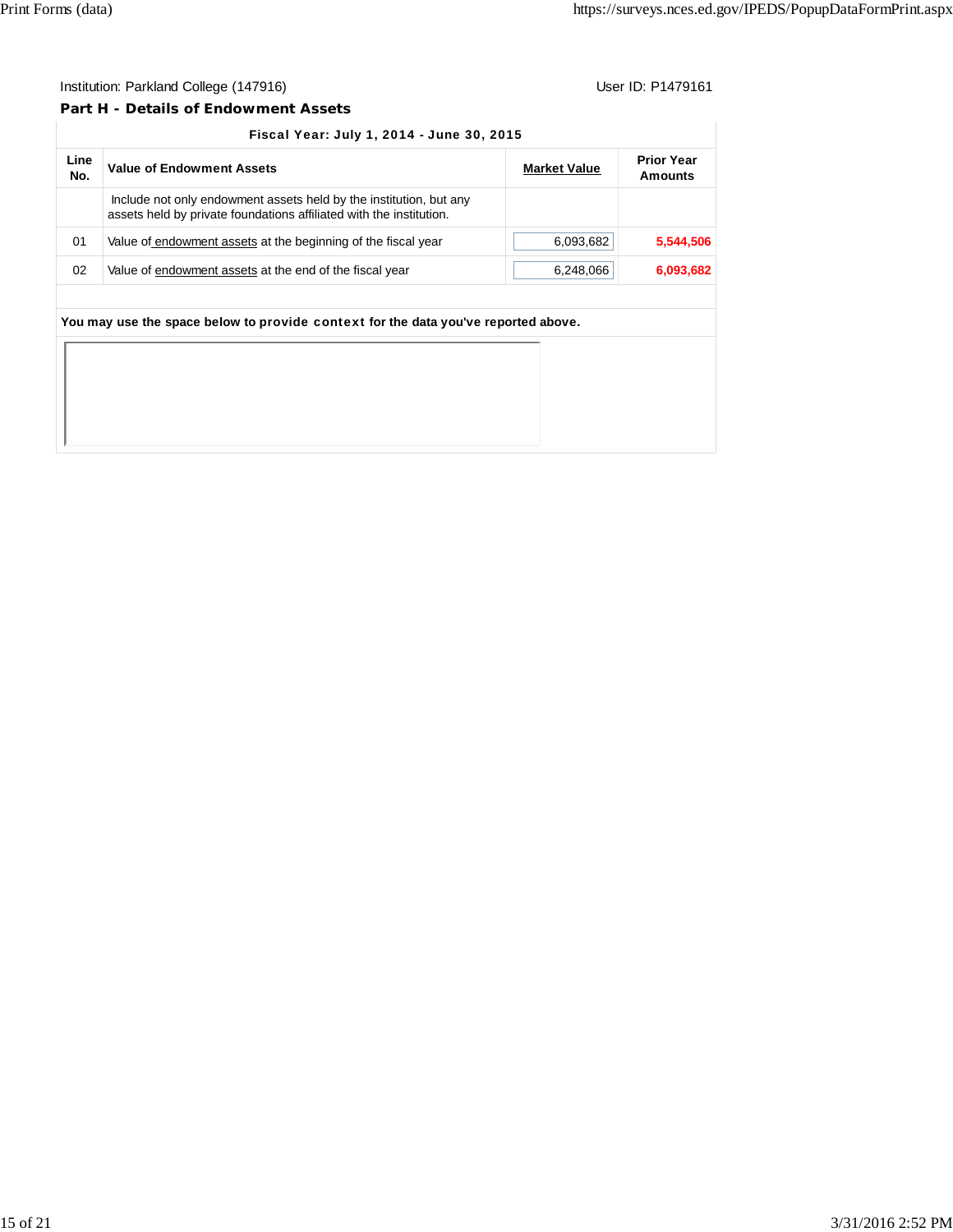## **Part J - Revenue Data for Bureau of Census**

|                 |                                                             |                                                                                                            | Fiscal Year: July 1, 2014 - June 30, 2015                                          |                          |           |                                                 |
|-----------------|-------------------------------------------------------------|------------------------------------------------------------------------------------------------------------|------------------------------------------------------------------------------------|--------------------------|-----------|-------------------------------------------------|
|                 |                                                             |                                                                                                            |                                                                                    | Amount                   |           |                                                 |
| Source and type |                                                             | Total for all funds<br>and operations<br>(includes<br>endowment funds.<br>but excludes<br>component units) | Education and<br>general/independent<br>operations                                 | Auxiliary<br>enterprises | Hospitals | Agriculture<br>extension/experiment<br>services |
|                 |                                                             | (1)                                                                                                        | (2)                                                                                | (3)                      | (4)       | (5)                                             |
| 01              | Tuition and<br>fees                                         | 29,860,688                                                                                                 | 29,860,688                                                                         |                          |           |                                                 |
| 02              | Sales and<br>services                                       | 6,126,713                                                                                                  | 1,296,624                                                                          | 4,830,089                |           |                                                 |
| 03              | Federal<br>grants/contracts<br>(excludes Pell<br>Grants)    | 0                                                                                                          |                                                                                    |                          |           |                                                 |
|                 |                                                             | Revenue from the state government:                                                                         |                                                                                    |                          |           |                                                 |
| 04              | <b>State</b><br>appropriations,<br>current &<br>capital     | 5,254,418                                                                                                  | 5,254,418                                                                          |                          |           |                                                 |
| 05              | State grants<br>and contracts                               | 0                                                                                                          |                                                                                    |                          |           |                                                 |
|                 | Revenue from local governments:                             |                                                                                                            |                                                                                    |                          |           |                                                 |
| 06              | Local<br>appropriation,<br>current &<br>capital             | 0                                                                                                          |                                                                                    |                          |           |                                                 |
| 07              | Local<br>government<br>grants/contracts                     | $\mathbf 0$                                                                                                |                                                                                    |                          |           |                                                 |
| 08              | Receipts from<br>property and<br>non-property<br>taxes      | 28,281,883                                                                                                 |                                                                                    |                          |           |                                                 |
| 09              | Gifts and<br>private grants,<br>including capital<br>grants |                                                                                                            |                                                                                    |                          |           |                                                 |
| 10              | Interest<br>earnings                                        | 96,894                                                                                                     |                                                                                    |                          |           |                                                 |
| 11              | Dividend<br>earnings                                        |                                                                                                            |                                                                                    |                          |           |                                                 |
| 12              | Realized capital<br>gains                                   |                                                                                                            |                                                                                    |                          |           |                                                 |
|                 |                                                             |                                                                                                            | You may use the space below to provide context for the data you've reported above. |                          |           |                                                 |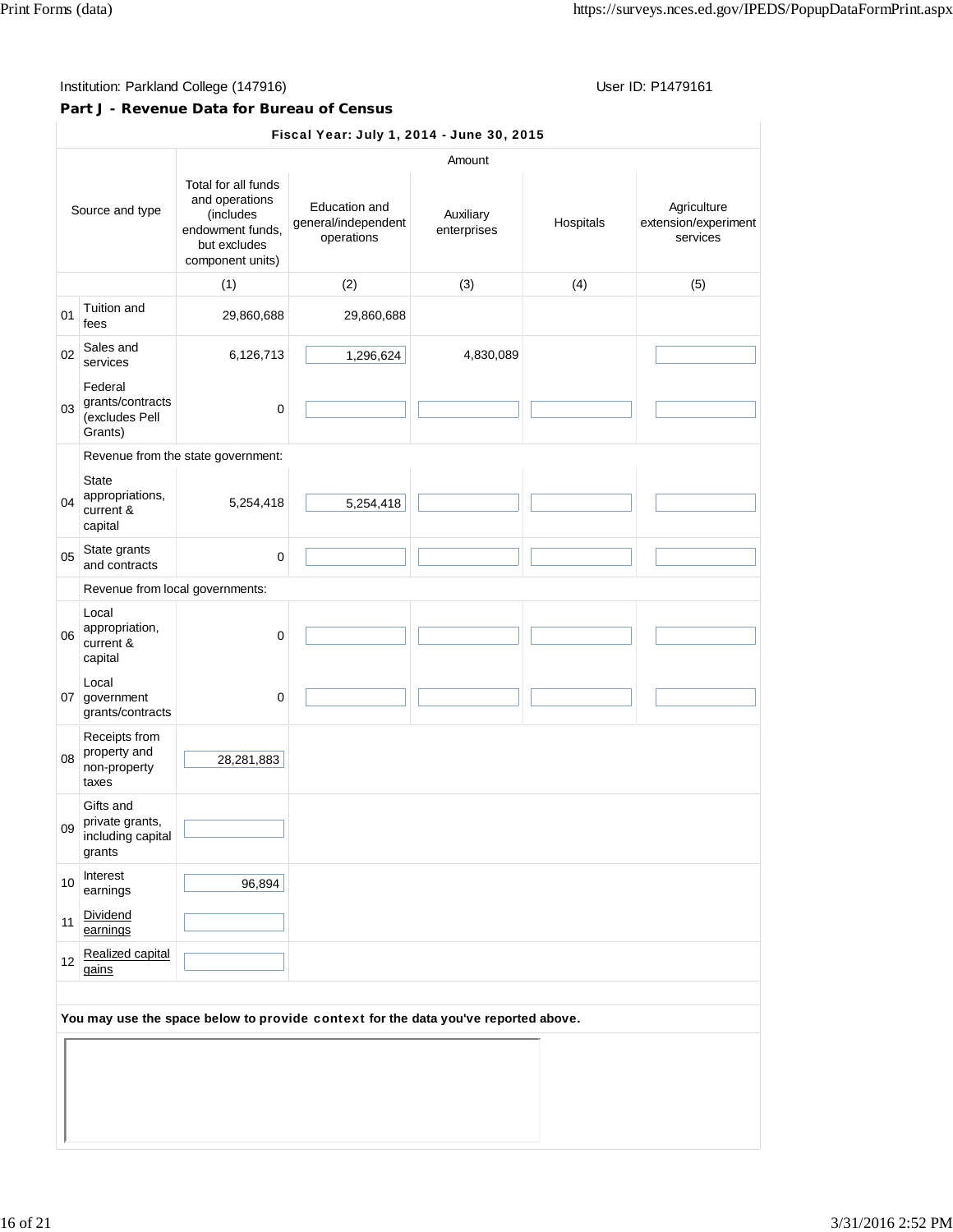## **Part K - Expenditure Data for Bureau of Census**

|          |                                                                                    |                                                                                                            | Fiscal Year: July 1, 2014 - June 30, 2015              |                          |           |                                                     |
|----------|------------------------------------------------------------------------------------|------------------------------------------------------------------------------------------------------------|--------------------------------------------------------|--------------------------|-----------|-----------------------------------------------------|
|          |                                                                                    |                                                                                                            |                                                        | Amount                   |           |                                                     |
| Category |                                                                                    | Total for all funds<br>and operations<br>(includes<br>endowment funds.<br>but excludes<br>component units) | Education and<br>general/<br>independent<br>operations | Auxiliary<br>enterprises | Hospitals | Agriculture<br>extension/<br>experiment<br>services |
|          |                                                                                    | (1)                                                                                                        | (2)                                                    | (3)                      | (4)       | (5)                                                 |
| 01       | Salaries and wages                                                                 | 38,346,873                                                                                                 | 37,202,222                                             | 1,144,651                |           |                                                     |
|          | 02 Employee benefits, total                                                        | 9,227,405                                                                                                  | 8,856,516                                              | 370,889                  |           |                                                     |
| 03       | Payment to state<br>retirement funds (maybe<br>included in line 02<br>above)       | $\mathbf 0$                                                                                                |                                                        |                          |           |                                                     |
| 04       | Current expenditures<br>other than salaries                                        | 9,836,865                                                                                                  | 9,836,865                                              |                          |           |                                                     |
|          | Capital outlay:                                                                    |                                                                                                            |                                                        |                          |           |                                                     |
|          | 05 Construction                                                                    | $\mathbf 0$                                                                                                |                                                        |                          |           |                                                     |
|          | 06 Equipment purchases                                                             | 1,093,422                                                                                                  | 1,093,422                                              |                          |           |                                                     |
|          | 07 Land purchases                                                                  | $\mathbf 0$                                                                                                |                                                        |                          |           |                                                     |
|          | Interest on debt<br>08 outstanding, all funds<br>and activities                    | 2,390,809                                                                                                  |                                                        |                          |           |                                                     |
|          | 09 Scholarships/fellowships                                                        | 10,444,830                                                                                                 | 10,444,830                                             |                          |           |                                                     |
|          | You may use the space below to provide context for the data you've reported above. |                                                                                                            |                                                        |                          |           |                                                     |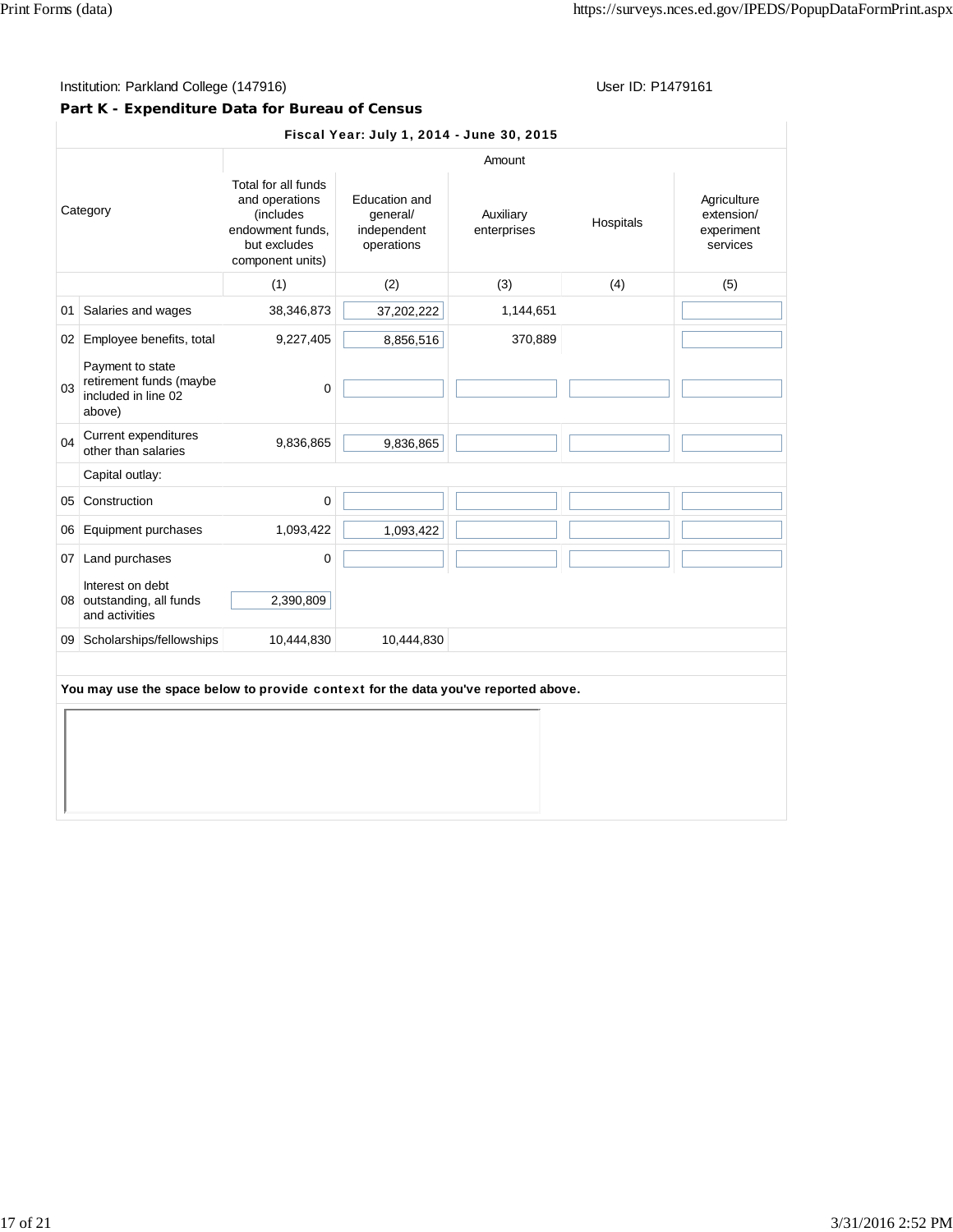## **Part L - Debt and Assets, page 1**

## Fiscal Year: July 1, 2014 - June 30, 2015

| <b>Debt</b> |                                                         |            |
|-------------|---------------------------------------------------------|------------|
| Category    |                                                         | Amount     |
| 01          | Long-term debt outstanding at beginning of fiscal year  | 68,447,061 |
| 02          | Long-term debt issued during fiscal year                | 4,279,133  |
| 03          | Long-term debt retired during fiscal year               | 3,910,206  |
| 04          | Long-term debt outstanding at end of fiscal year        | 68,815,988 |
| 05          | Short-term debt outstanding at beginning of fiscal year | 2,274,943  |
| 06          | Short-term debt outstanding at end of fiscal year       | 2,792,297  |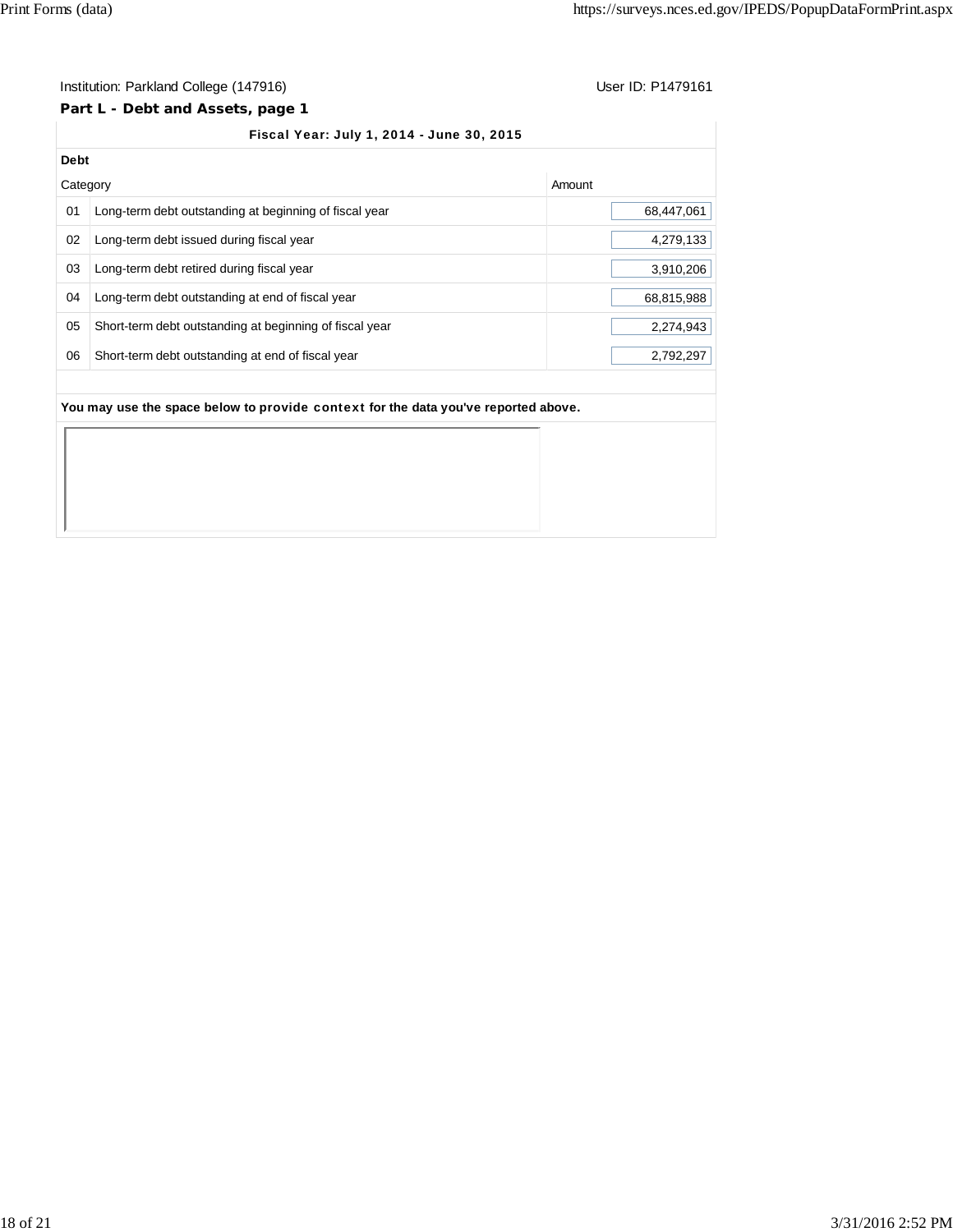## **Part L - Debt and Assets, page 2**

#### Fiscal Year: July 1, 2014 - June 30, 2015

|                 | <b>Assets</b>                                                                              |            |
|-----------------|--------------------------------------------------------------------------------------------|------------|
|                 | Category                                                                                   | Amount     |
| 07 <sup>1</sup> | Total cash and security assets held at end of fiscal year in sinking or debt service funds |            |
| 08              | Total cash and security assets held at end of fiscal year in bond funds                    |            |
| 09              | Total cash and security assets held at end of fiscal year in all other funds               | 38,741,741 |
|                 |                                                                                            |            |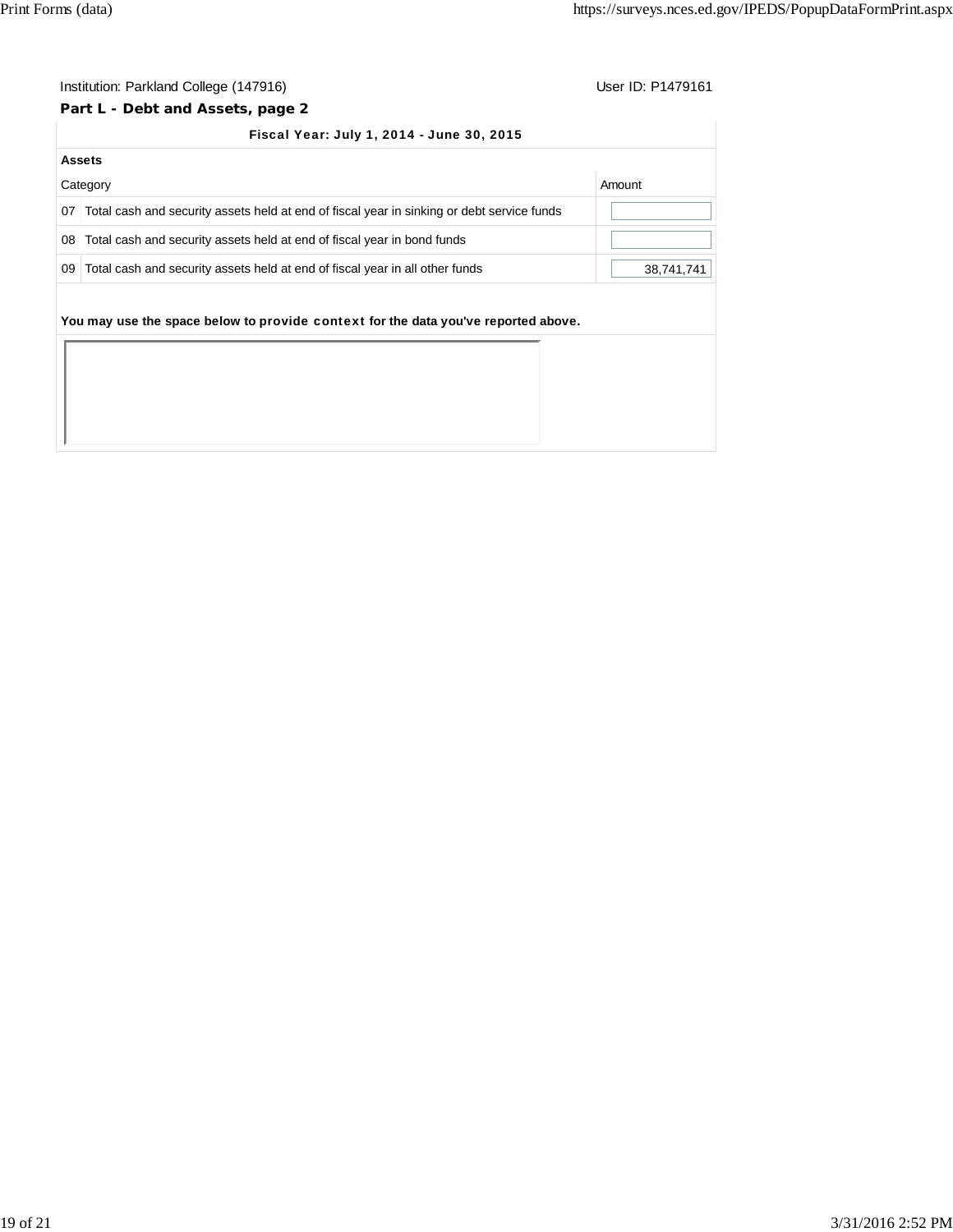## **Summary**

# **Finance Survey Summary**

IPEDS collects important information regarding your institution. All data reported in IPEDS survey components become available in the IPEDS Data Center and appear as aggregated data in various Department of Education reports. Additionally, some of the reported data appears specifically for your institution through the College Navigator website and is included in your institution's Data Feedback Report (DFR). The purpose of this summary is to provide you an opportunity to view some of the data that, when accepted through the IPEDS quality control process, will appear on the College Navigator website and/or your DFR. College Navigator is updated approximately three months after the data collection period closes and Data Feedback Reports will be available through the **Data Center** and sent to your institution's CEO in November 2016.

Please review your data for accuracy. If you have questions about the data displayed below after reviewing the data reported on the survey screens, please contact the IPEDS Help Desk at: 1-877-225-25681-877-225-2568 FREE FREE or ipedshelp@rti.org.

| <b>Core Revenues</b>                 |                        |                                   |                                     |  |  |  |
|--------------------------------------|------------------------|-----------------------------------|-------------------------------------|--|--|--|
| <b>Revenue Source</b>                | <b>Reported values</b> | Percent of total core<br>revenues | Core revenues per FTE<br>enrollment |  |  |  |
| Tuition and fees                     | \$19,415,858           | 21%                               | \$2,980                             |  |  |  |
| State appropriations                 | \$5,292,315            | 6%                                | \$812                               |  |  |  |
| Local appropriations                 | \$25,923,765           | 28%                               | \$3,979                             |  |  |  |
| Government grants and contracts      | \$26,741,552           | 28%                               | \$4,105                             |  |  |  |
| Private gifts, grants, and contracts | \$15,505,504           | 16%                               | \$2,380                             |  |  |  |
| Investment income                    | \$96,894               | 0%                                | \$15                                |  |  |  |
| Other core revenues                  | \$1,063,751            | 1%                                | \$163                               |  |  |  |
| Total core revenues                  | \$94,039,639           | 100%                              | \$14,434                            |  |  |  |
|                                      |                        |                                   |                                     |  |  |  |
| <b>Total revenues</b>                | \$98,869,728           |                                   | \$15,176                            |  |  |  |

Other core revenues include federal appropriations; sales and services of educational activities; other operating and nonoperating sources; and other revenues and additions (e.g., capital appropriations, capital grants and gifts, etc.). Core revenues exclude revenues from auxiliary enterprises (e.g., bookstores, dormitories), hospitals, and independent operations. For institutions reporting in Full parent/child relationships, core revenues per FTE enrollment amounts will not be allocated to child institutions.

| <b>Core Expenses</b>    |                        |                                   |                                     |  |  |  |  |  |
|-------------------------|------------------------|-----------------------------------|-------------------------------------|--|--|--|--|--|
| <b>Expense function</b> | <b>Reported values</b> | Percent of total core<br>expenses | Core expenses per FTE<br>enrollment |  |  |  |  |  |
| Instruction             | \$40,555,850           | 40%                               | \$6,225                             |  |  |  |  |  |
| Research                | \$0                    | 0%                                | \$0                                 |  |  |  |  |  |
| Public service          | \$3,173,573            | 3%                                | \$487                               |  |  |  |  |  |
| Academic support        | \$8,507,980            | 8%                                | \$1,306                             |  |  |  |  |  |
| Institutional support   | \$15,050,979           | 15%                               | \$2,310                             |  |  |  |  |  |
| Student services        | \$7,246,082            | 7%                                | \$1,112                             |  |  |  |  |  |
| Other core expenses     | \$25,692,737           | 26%                               | \$3,944                             |  |  |  |  |  |
| Total core expenses     | \$100,227,201          | 100%                              | \$15,384                            |  |  |  |  |  |
|                         |                        |                                   |                                     |  |  |  |  |  |
| Total expenses          | \$105,234,615          |                                   | \$16,153                            |  |  |  |  |  |